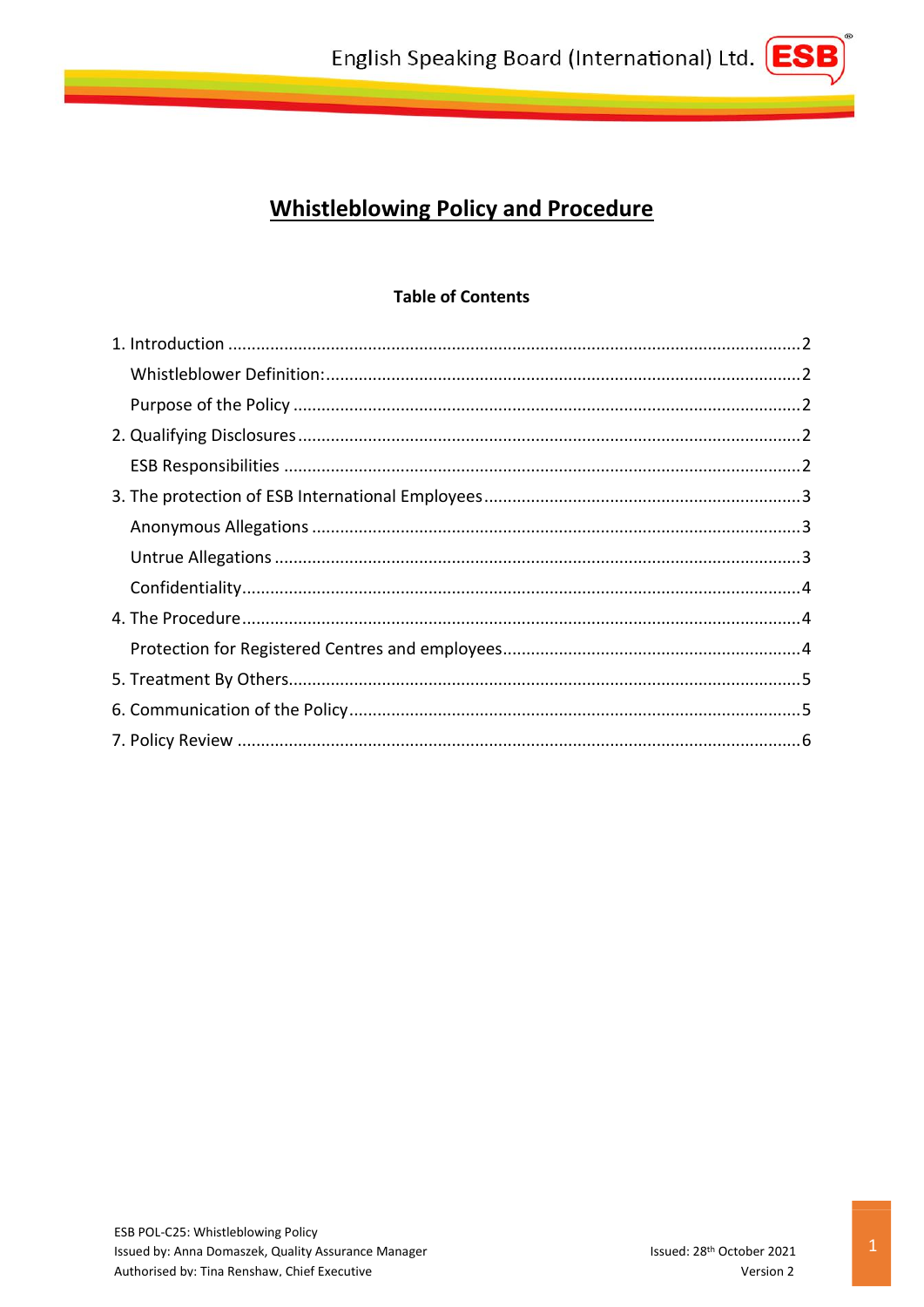

## <span id="page-1-0"></span>**1. Introduction**

Under certain circumstances, employees are protected from suffering any detriment or termination of employment if they make disclosures about organisations for whom they work.

English Speaking Board (International) Ltd. (ESB International) understands that where an individual discovers information which they believe shows serious wrongdoing within the organisation then this information should be disclosed internally without fear of reprisal (see Public Interest Disclosure [Act 1998\)](https://www.gov.uk/government/publications/guidance-for-auditors-and-independent-examiners-of-charities/the-public-interest-disclosure-act--2), and there should be arrangements to enable this to be done independently of line management (although in relatively minor instances the line manager would be the appropriate person to be told).

## <span id="page-1-1"></span>**Whistleblower Definition:**

A whistle blower is a person who exposes any kind of information or activity that is deemed illegal, unethical, or not correct within an organisation that is either private or public. The information of alleged wrongdoing can be classified in many ways: violation of company policy/rules, law, regulation, or threat to public interest/national security, as well as fraud, and corruption.

## <span id="page-1-2"></span>**Purpose of the Policy**

A clearly defined Whistleblowing policy is in place for the public, trustees and employees working on behalf of ESB International to communicate any concerns which are in the public interest.

## <span id="page-1-3"></span>**2. Qualifying Disclosures**

#### <span id="page-1-4"></span>**ESB Responsibilities**

This policy is designed to enable trustees and employees working on behalf of ESB International to raise concerns internally at Senior Management level, or higher, and to disclose information which the individual believes shows malpractice or impropriety. This policy is intended to cover concerns which are in the public interest and may at least initially be investigated separately but may then lead to the invocation of other procedures e.g., disciplinary.

- 2.1 Certain disclosures are prescribed by law as "qualifying disclosures". A "qualifying disclosure" means a disclosure of information that the employee genuinely and reasonably believes is in the public interest and shows that the Organisation has committed a "relevant failure" by:
	- committing a criminal offence;
	- failing to comply with a legal obligation;
	- a miscarriage of justice;
	- endangering the health and safety of an individual;
	- environmental damage; or
	- concealing any information relating to the above.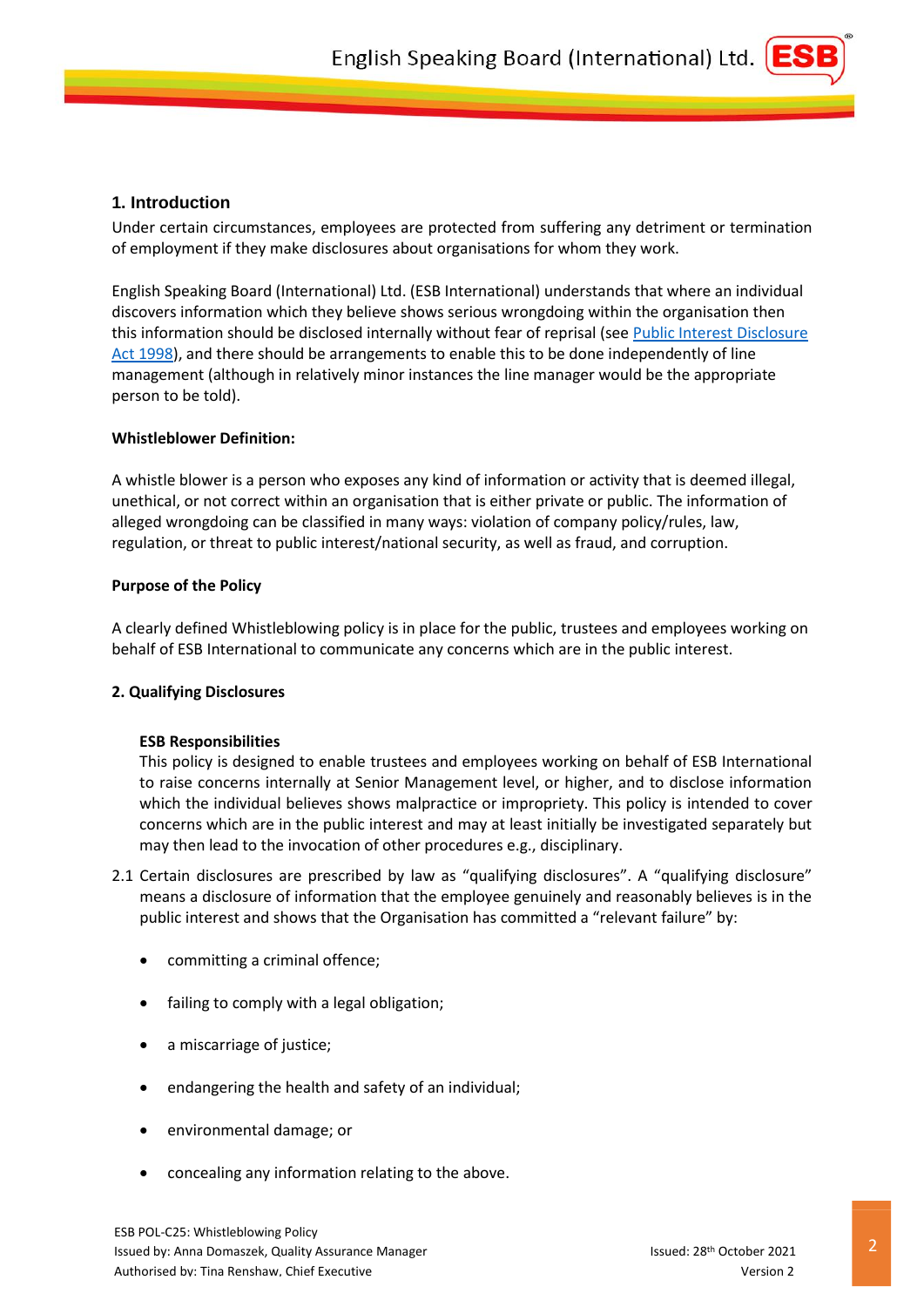

- improper conduct or unethical behaviour
- 2.2 These acts can be in the past, present, or future, so that, for example, a disclosure qualifies if it relates to environmental damage that has happened, is happening, or is likely to happen. ESB International will take any concerns that you may raise relating to the above matters very seriously.
- 2.3 [The Employment Rights Act 1996](https://www.legislation.gov.uk/ukpga/1996/18/section/1) provides protection for workers who 'blow the whistle' where they reasonably believe that some form of illegality, injustice or breach of health and safety has occurred or is likely to occur. The disclosure has to be "in the public interest". We encourage you to use the procedure to raise any such concerns.

## <span id="page-2-0"></span>**3. The protection of ESB International Employees**

This policy is designed to offer protection to ESB International employees who disclose such concerns provided the disclosure is made:

- in good faith
- in the reasonable belief of the individual making the disclosure that it tends to show malpractice or impropriety and if they make the disclosure to an appropriate person. It is important to note that no protection from internal disciplinary procedures is offered to those who choose not to use the procedure. In an extreme case, malicious or wild allegations could give rise to legal action on the part of the persons complained about.

#### <span id="page-2-1"></span>**Anonymous Allegations**

Concerns expressed anonymously are much less credible, but they may be considered at the discretion of the Company. In exercising this discretion, the factors to be taken into account will include:

- The seriousness of the issues raised
- The credibility of the concern
- The likelihood of confirming the allegation from attributable sources

#### <span id="page-2-2"></span>**Untrue Allegations**

If an individual makes an allegation in good faith, which is not confirmed by subsequent investigation, no action will be taken against that individual. In making a disclosure the individual should exercise due care to ensure the accuracy of the information. If, however, an individual makes malicious or vexatious allegations, and particularly if he or she persists with making them, disciplinary action may be taken against that individual.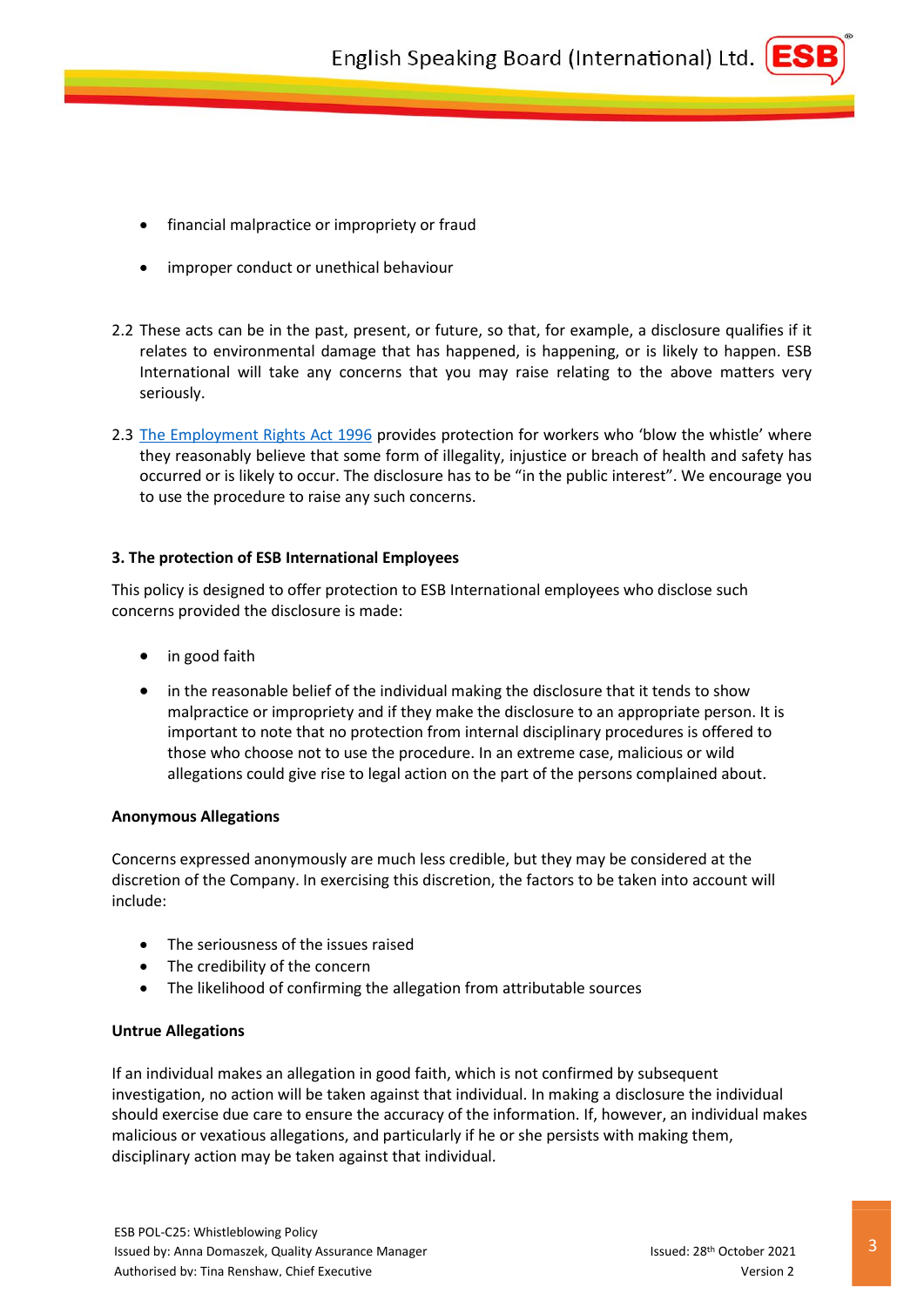

## <span id="page-3-0"></span>**Confidentiality**

ESB International will treat all such disclosures in a confidential and sensitive manner. The identity of the individual making the allegation may be kept confidential so long as it does not hinder or frustrate any investigation. However, the investigation process may reveal the source of the information and the individual making the disclosure may need to provide a statement as part of the evidence required.

## <span id="page-3-1"></span>**4. The Procedure**

On receipt of a Whistleblowing complaint, the members of staff who receive the complaint, must forward this information as soon as is reasonably possible, to the HR Manager (**HR@esbuk.org** )

- 4.1 In the first instance you should report any concerns you may have to your line manager who will treat the matter with complete confidence. If you are not satisfied with the explanation or reason given to you, you should raise the matter with the appropriate official organisation or regulatory body.
- 4.2 If you do not report your concerns to your line manager you should take them direct to the appropriate organisation or body.
- 4.3 Whistleblowing complaints will be investigated by the HR Manager, unless the complaint is against the HR Manager, or is in any way related to the actions of the HR Manager. In such cases, the complaint should be forwarded in confidence to the Chief Executive for referral.
- 4.4 In the case of a complaint, which is any way connected with but not against the Chief Executive, the Chief Executive will nominate a Senior Manager to act as the alternative investigating officer.
- 4.5 Complaints against the Chief Executive should be forwarded to the Chair of Trustees who will nominate an appropriate internal / external investigating officer.
- 4.6 The complainant has the right to bypass the line management structure and take their complaint direct to the Chair of Trustees. The Chair of Trustees has the right to refer the complaint back to management if he/she feels that the management without any conflict of interest can more appropriately investigate the complaint.
- 4.7 If there is evidence of criminal activity, the investigating officer should inform the police.
- 4.8 The Company will ensure that any internal investigation does not hinder a formal police investigation.

#### <span id="page-3-2"></span>**Protection for Registered Centres and employees**

This guidance is principally for centre staff who may witness malpractice in examinations and assessments but may be unsure about what action to take.

[Public Interest Disclosure Act 1998](https://www.gov.uk/government/publications/guidance-for-auditors-and-independent-examiners-of-charities/the-public-interest-disclosure-act--2) (PIDA) gives a legal protection to centre employees from being dismissed or penalised by their employers as a result of publicly disclosing ("blowing the whistle on") certain serious concerns.

Each centre will have its own whistleblowing policy. However, if it does not, centre employees will still be protected under the PIDA. This allows the centre employees the opportunity to bring to the centre Senior Management Team's attention, possible corruption, or non-conformance with legal obligations for example, but also if it is suspected that malpractice is taking place. The centre employee will still be protected by the PIDA if: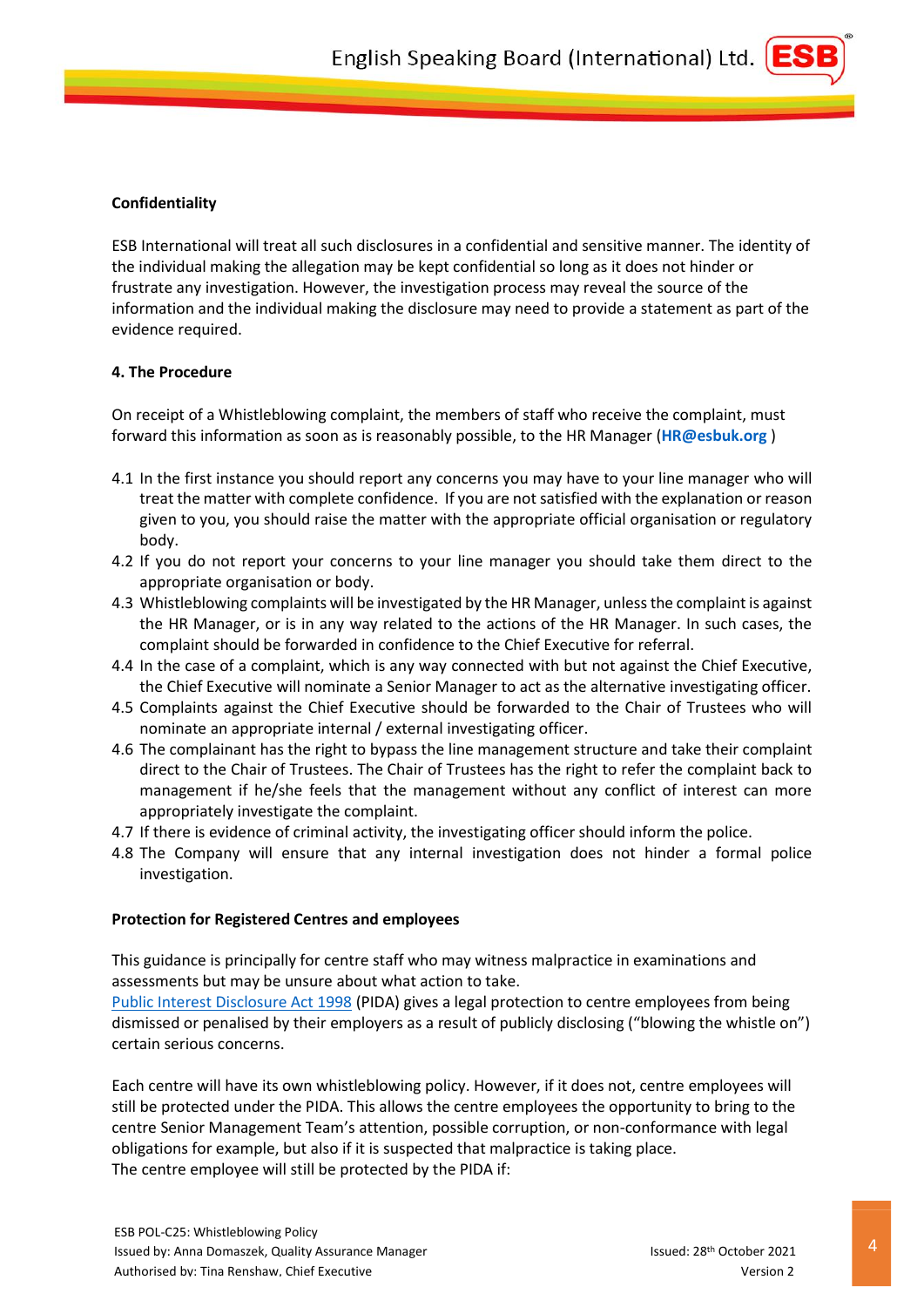- they believe that by making the disclosure to their employer they will be victimised; **or**
- they reasonably believe that by making the disclosure to their employer there is likely to be a cover-up; **or**
- the matter has previously been raised internally or with the sector regulator.

If the centre employee believes that their Senior Management Team will take action to remedy the situation, then informing their immediate line manager would be the best solution. However, if it is believed that the centre Senior Management Team is involved, or the centre employee believes that they may be victimised by raising the issues with them, then the centre employee may wish to talk to ESB International. See point 4 of this policy.

As the awarding body, we will:

- respect your rights under the PIDA;
- understand the difficult position that you are in; and
- explain the importance of supporting evidence that might help in your particular case.

We will make every effort to protect the centre employee's identity, if that is what the centre employee wishes, unless legally obliged to release it. This may be in the course of a police investigation, for example. Please be aware that it will not be possible for ESB International to provide the centre employee with a report on the findings or outcome of any investigation that may ensue.

#### <span id="page-4-0"></span>**5. Treatment By Others**

Bullying, harassment, or any other detrimental treatment afforded to a colleague who has made a qualifying disclosure is unacceptable. Anyone found to have acted in such a manner will be subject to disciplinary action.

#### <span id="page-4-1"></span>**6. Communication of the Policy**

ESB's Whistleblowing Policy is widely communicated, understood, and adhered to by trustees, employees, and contractors working on behalf of ESB International. In addition, the policy is communicated externally on ESB International's website: [www.esbuk.org/policies](https://esbuk.org/web/about-us/policies-and-procedures/)